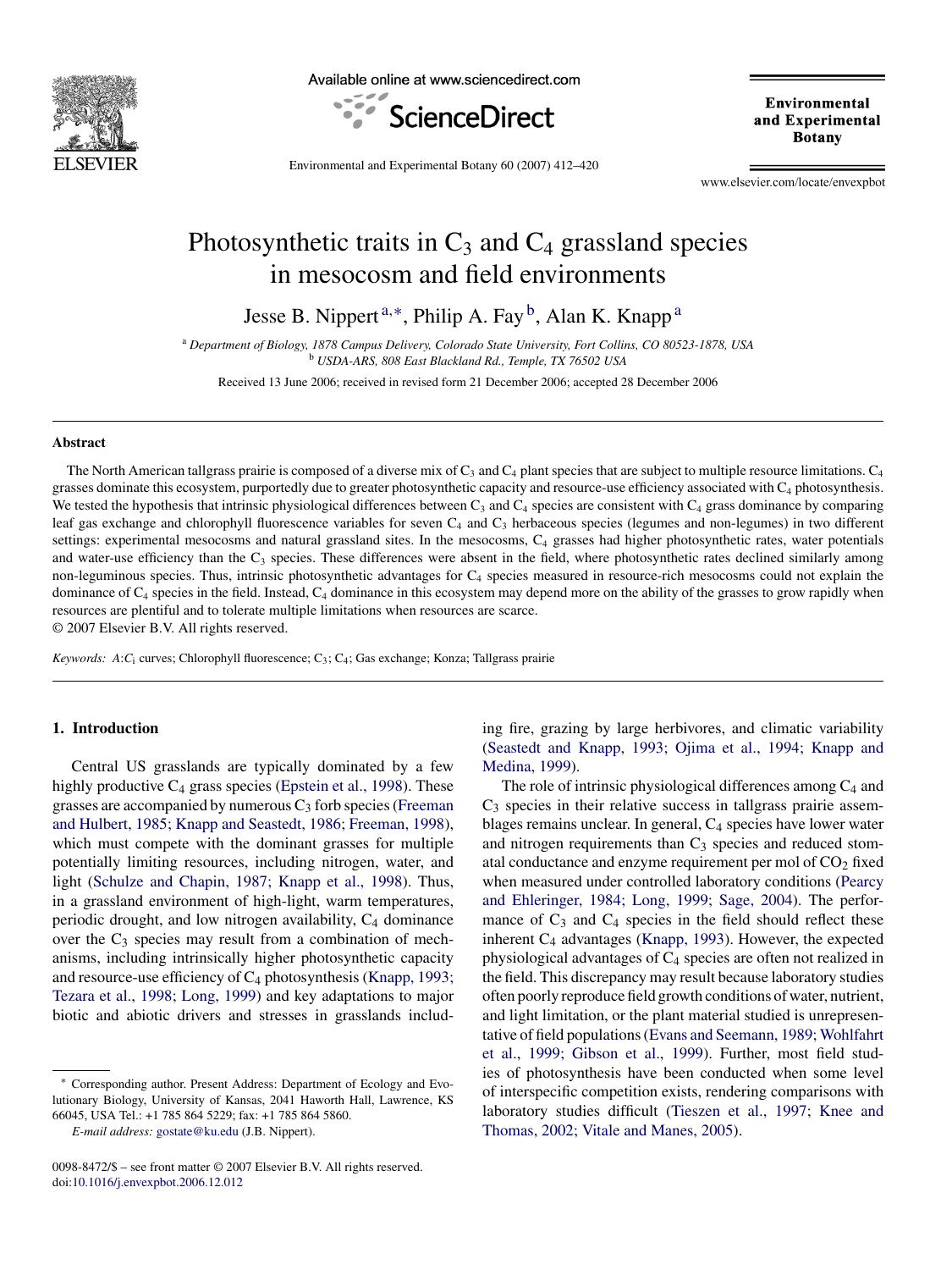We compared photosynthetic traits in several common tallgrass prairie grass and forb species in environments that differed in resource availability to discern if  $C_4$  advantages common in laboratory studies could be replicated when performed under the prevailing mid-summer growth environment. Species traits were measured in experimental outdoor mesocosms and in upland field sites in an undisturbed annually burned prairie. The mesocosms provided abundant light, nitrogen, and water and minimal variation in these resources similar to laboratory studies, thus enabling us to estimate *potential* photosynthetic traits. By comparison, the field sites represented typical levels of resource limitation common in mid-summer in tallgrass prairie and served as a comparative indicator of *realized* photosynthetic traits. The difference between *potential* and *realized* photosynthesis may allow for a greater differentiation of photosynthetic differences between  $C_3$  and  $C_4$  grassland species. These traits were specifically measured in mid-July, a time that is typically dry, hot, and when the spring pulse in soil N availability has been depleted. This allowed us to test the hypothesis that  $C_4$  grasses in this system have both higher *potential* and *realized* photosynthetic capacity and resource-use efficiency under typical mid-season environmental conditions.

## **2. Materials and methods**

### *2.1. Study site*

Research was conducted on the Konza Prairie Biological Station (KPBS), a 3487 ha unplowed native tallgrass prairie preserve located in northeast KS, USA (39°05′N, 96°35′W). KPBS experiences a mid-continental climate of cool dry winters  $(-3.0 \degree C$  average) and hot summers (27 °C), with the majority of the annual precipitation (835 mm) falling between April and September. The vegetation at KPBS consists of approximately 540 species of  $C_3$  herbaceous, woody, and grass species and 31 C4 species, dominated by the grasses *Andropogon gerardii* Vitman, *Sorghastrum nutans* (L.) Nash, and *Panicum virgatum* L. ([Freeman, 1998; Towne, 2002\).](#page-8-0) We selected dominant species for this study comprising three functional groups:  $C_4$  grasses *A. gerardii* and *S. nutans*, C3 non-legume forbs *Aster ericoides* L., *Echinacea angustifolia* DC. var. *angustifolia*, and C<sub>3</sub> leguminous forbs *Amorpha canescens* Pursh, *Lespedeza capitata* Michx., and *Psoralea tenuiflora* Pursh var. *floribunda* (Nutt.) Rydb. All are common and widely distributed species in the central North American grasslands.  $C_3$  grass species occur at KPBS, but are rare and represent a small percentage of the overall species composition on site.

## *2.2. Comparative growth environments*

#### *2.2.1. Mesocosm facility*

Plants were measured in eight  $2.6 \text{ m}^3$  (1.2 m  $\times$  1.2 m  $\times$  1.8 m deep) mesocosms containing assemblages of the study species. The mesocosms provided high water, light, and nutrient availability, and favorable soil conditions for root growth. Outdoor mesocosms were chosen for this study to represent the most optimum growing conditions outdoors, for comparison to similar species growing under ambient resource limitations. Individuals were planted in late May 2003 by broadcast seeding the grasses and planting greenhouse-grown seedlings for the forbs. All seeds were from commercial sources. The legumes were not inoculated with *Rhizobium* prior to planting. Planting densities reflect natural stem densities and species relative abundances, and forbs were planted in an identical spatial arrangement in each mesocosm to avoid variation in performance from differing species associations. Mesocosms were frequently weeded to maintain the desired species composition and were watered approximately three times per week to minimize water stress. The soil profile within each mesocosm contained well-mixed A-horizon topsoil in the top 30 cm overlying B-horizon subsoil collected on site. The mesocosms were free draining to allow for natural soil moisture profiles. Average extractable inorganic soil nitrogen measured in September 2003 was  $2.80 \pm 0.33$ (S.E.)  $\mu$ g N g<sup>−1</sup> soil.

## *2.2.2. Field sites*

KPBS is divided into 60 watersheds of various long-term treatments of fire frequency and grazing by native herbivores. We used the upland regions of the two annually burned, ungrazed watersheds which provide typical field soil moisture, nutrient availability, and competitive interactions. Within each watershed, two separate sites were established where all seven species occurred within a 20 m-diameter circle. Watersheds were burned each April since 1982, including the study year, a typical management practice that maintains  $C_4$  grass dominance and results in saturating sunlight intensities for most individual leaves. Extractable inorganic soil nitrogen from these sites has been reported previously  $(0.93 \pm 0.07$  (S.E.)  $\mu$ g N g<sup>-1</sup> soil; [Blair, 1997\)](#page-8-0) from samples collected in September, the same time of year as that measured in the mesocosms.

# *2.3. Sampling procedure*

Sampling was specifically conducted in July when air temperatures were high and mid-season water stress more likely in order to distinguish these responses from previous studies conducted in early summer when water and soil N are not as limiting ([Knapp, 1985\).](#page-8-0) Additionally, mid-July is typically the time period for maximum rates of growth in developmentally mature plants prior to late summer senescence [\(Turner and](#page-8-0) [Knapp, 1996\).](#page-8-0) For gas exchange measurements in the mesocosms, one individual from each species was randomly selected within each mesocosm  $(n = 8$  per species). For chlorophyll fluorescence and water potential measurements, 5–7 individuals per species/mesocosm combination were measured and the average value per mesocosm was used in the analysis. Based on the results of the 2003 sampling in the mesocosms, analyses were conducted in the field during the same seasonal period (early July) in 2004. This time period had a nearly identical microclimate to measurements conducted in the mesocosms the previous year (air temperature, relative humidity (RH), solar radiation, and windspeed; [Table 1\).](#page-2-0) Cumulative monthly precipitation in 2004 was 29% above average ([Table 1\),](#page-2-0) making comparisons with the mesocosms conservative with respect to water stress.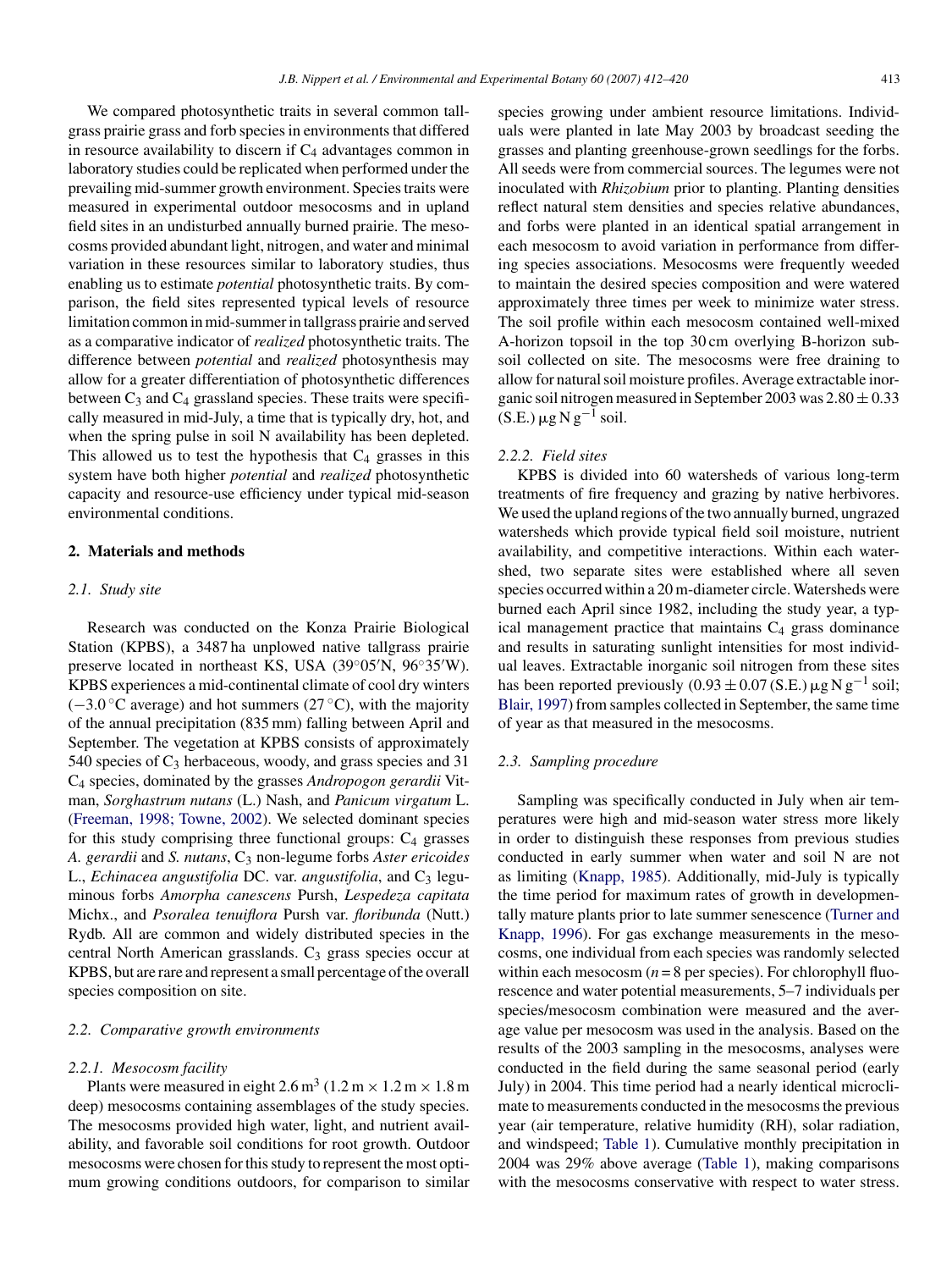<span id="page-2-0"></span>Table 1

| Measurement location           | Average temperature $({}^{\circ}C)$<br>at $15:00h$ | Max.-min.<br>temperature $(^{\circ}C)$ | Average daily<br>$RH(\%)$ | Total daily solar<br>radiation $(J \text{ cm}^{-3})$ | Average daily<br>windspeed $(m s^{-1})$ |  |
|--------------------------------|----------------------------------------------------|----------------------------------------|---------------------------|------------------------------------------------------|-----------------------------------------|--|
| Mesocosms                      | 37.4(1.0)                                          | $40.5 - 34.0$                          | 70.64 (4.75)              | 2430.3 (182.9)                                       | 2.93(0.24)                              |  |
| Field                          | 34.3(1.8)                                          | $37.5 - 30.1$                          | 66.73 (3.27)              | 2138.1 (185.7)                                       | 2.57(0.26)                              |  |
|                                | Cumulative precipitation (mm)                      |                                        |                           |                                                      |                                         |  |
|                                | April                                              | May                                    | June                      | July                                                 | Total                                   |  |
| 1982–2003 ( $\mu \pm (S.E.)$ ) | 74.1 (10.8)                                        | 116.5(17.3)                            | 118.6(13.0)               | 101.3(19.9)                                          | 410.4(29.9)                             |  |
| 1982–2003 (Max.-min.)          | $233.8 - 8.5$                                      | $241.7 - 15.3$                         | $255.6 - 51.0$            | 385.8–5.7                                            | 831.7–166.5                             |  |
| 2004                           | 81.5                                               | 67.6                                   | 213.9                     | 165.1                                                | 528.1                                   |  |

| Microclimate differences between measurement locations during the periods when data were collected |  |  |
|----------------------------------------------------------------------------------------------------|--|--|
|                                                                                                    |  |  |

*Notes*: Measurements were performed 07/12–19/03 in the mesocosms and 07/16–23/04 in the field. Standard errors are expressed in parentheses.

For field gas exchange measurements, two individuals from each species were randomly selected from each location, and these measurements were averaged prior to the overall field analysis  $(n=4$  species). Similar to measurements in the mesocosms,  $5-7$ individuals per species/location were measured for chlorophyll fluorescence and water potential measurements, and the average value was used in the analysis.

#### *2.3.1. Physiological variables*

The physiological parameters measured in this study assessed both the photosynthetic light reactions and carbon fixation biochemistry. These variables included *A*max, the maximum rate of photosynthesis at saturating light and ambient  $CO<sub>2</sub>$  ( $C<sub>a</sub>$ , 370  $\mu$ mol CO<sub>2</sub> mol<sup>-1</sup> air) concentrations,  $F_v/F_m$ , the maximal quantum yield of photosystem II (PSII),  $\Delta F/F'_{\rm m}$ , the apparent quantum yield of PSII, and *g*s, the stomatal conductance to water vapor at *A*max. Additionally, predawn and midday water potentials  $(\Psi)$ , were measured on multiple nearby individuals on the same day as gas exchange measurements were performed. Water-use efficiency (WUE) was calculated using *A*max at *C*<sup>a</sup> divided by the corresponding transpiration rate (*E*).

Gas exchange measurements were conducted using a LI-COR 6400 IRGA with an artificial red/blue LED light source (6400-02B, LI-COR Inc., Lincoln, NE, USA). Plants were placed inside this leaf chamber and allowed to reach steady-state photosynthesis at ambient  $C_a$  (370  $\mu$ mol mol $^{-1}$ ) and at a saturating light intensity (1500  $\mu$ mol m<sup>-2</sup> s<sup>-1</sup>). Leaf temperature was allowed to increase with ambient daily air temperature. To compare changes in the photosynthetic rate  $(A)$ , as internal  $CO<sub>2</sub>(C<sub>i</sub>)$ concentration increased as well as potential down-regulation of the photosynthetic process, *A*/*C*<sup>i</sup> curves were constructed by progressively increasing  $CO<sub>2</sub>$  concentrations inside the IRGA cuvette from 40 to 1500  $\mu$ mol mol<sup>-1</sup> in twelve steps for the C<sub>3</sub> species and from 360 to 0 then 360 to 1500  $\mu$ mol mol<sup>-1</sup> in 11 steps for the  $C_4$  species. Changes in  $CO_2$  concentration were varied by photosynthetic type to avoid de-activation of Rubisco. Using this measurement protocol, similar photosynthetic rates at ambient  $C_a$  (370 µmol mol<sup>-1</sup>) before and during curve construction suggest steady-state activation of Rubisco was maintained across the range of  $CO<sub>2</sub>$  concentrations measured ([Long and](#page-8-0) [Bernacchi, 2003\).](#page-8-0) For both photosynthetic types, the majority of steps were measured in the linear (sub-atmospheric  $CO<sub>2</sub>$ ) region of the curve. Between each  $CO<sub>2</sub>$  concentration change,  $A$ ,  $g<sub>s</sub>$ , and flow rate were allowed to stabilize. Species order for *A*/*C*<sup>i</sup> construction was random between consecutive days of measurement, and all measurements were conducted between 9:00 and 15:00 h daily. Fluorescence measurements of  $\Delta F/F'_{\rm m}$  were performed with a modulated fluorometer (OS1-FL, OptiSciences, Tynsboro, MA, USA) concurrent with the gas exchange measurements. For measurements of  $F_v/F_m$ , leaves of each species were selected and placed in dark-adaptation cuvettes predawn, allowing at least 30 min prior to measurement. Plant water status was assessed on the measurement dates by measuring predawn and midday leaf water potentials  $(\Psi)$  with a pressure chamber (PMS-1000, PMS Instruments, Corvallis, OR, USA).

#### *2.3.2. A/Ci curve modeling*

Rates of leaf-level photosynthesis are determined by the minimum of two co-limiting reaction velocities:  $CO<sub>2</sub>$  availability limits Rubisco activity, and/or ATP synthesis in the light reaction of photosynthesis limits the rate of regeneration of ribulose-1,5-bisphosphate (RuBP) ([Farquhar et al., 1980; von](#page-8-0) [Caemmerer and Farquhar, 1981\).](#page-8-0) To estimate the rate of the limiting reaction, we modeled photosynthesis at varying  $CO<sub>2</sub>$ concentrations using photosynthetic pathway-specific models because C4 species require consideration for the spatial separation of initial  $CO<sub>2</sub>$  fixation by phosphoenolpyruvate-carboxylase (PEP-C) in the mesophyll cells from the bundle sheath chloro-plasts [\(Berry and Farquhar, 1978\).](#page-8-0) For the  $C_3$  species, we used the derivation of the [Farquhar et al. \(1980\)](#page-8-0) model reported by Medlyn et al.  $(2002)$ . For the  $C_4$  grasses, we used the model presented by [Chen et al. \(1994\)](#page-8-0) because this model was parameterized using *A. gerardii*. We incorporated the temperature dependence of the Michaelis–Menten coefficients presented by [Bernacchi et al. \(2001\),](#page-7-0) multiplied by 2.5 to appropriately scale the temperature dependence of the kinetic constants for use in this C4 model ([von Caemmerer and Furbank, 1999\).](#page-8-0) Models were fit using the procedure NLMIXED in SAS V9.1 (SAS Institute Inc., Cary, NC, USA).

To determine if changes in photosynthetic rates for mesocosm and field measurements were influenced more by the supply or demand of  $CO<sub>2</sub>$ , supply functions were calculated [\(Fig. 4\).](#page-6-0) While the 'demand' of  $CO<sub>2</sub>$  is indicated by the photosynthetic rate at a given  $C_i$ , the 'supply' is the slope of a line starting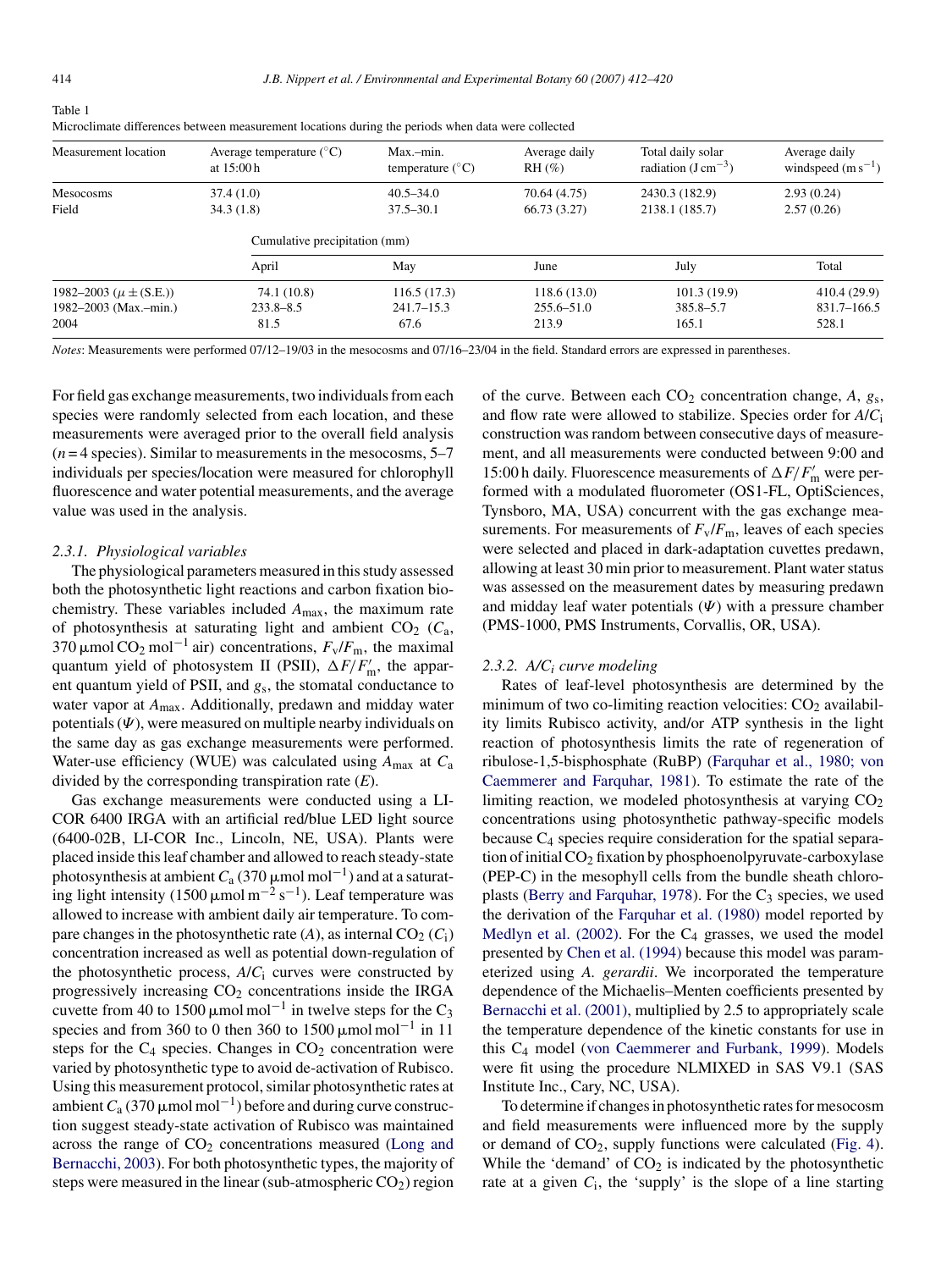<span id="page-3-0"></span>from the intercept at ambient atmospheric  $CO<sub>2</sub>$  concentration  $(C_a = 370 \,\mu\text{mol} \text{ mol}^{-1})$  [\(von Caemmerer and Farquhar, 1984;](#page-8-0) [Lambers et al., 1998\).](#page-8-0) The supply function is affected either by changes in  $CO<sub>2</sub>$  assimilation rate, or changes in  $C<sub>i</sub>$ .

# *2.4. Statistical analyses*

Comparisons between the dependent variables were performed using mixed-effects models (Proc Mixed, SAS V9.1). For species analyses in the mesocosms, the random effect was the specific mesocosm cell from which species measurements were performed. In the analysis of the field data, the effects of watershed, and location nested within watershed, were incorporated as random effects within the model. Multiple comparison tests between functional groups or species were done using Tukey's HSD.

# **3. Results**

## *3.1. Mesocosms*

In the relatively resource-rich mesocosms, *A*:*C*<sup>i</sup> curves had higher initial slopes (and greater  $CO<sub>2</sub>$  demand per supply) for  $C_4$  compared to  $C_3$  species (Fig. 1). The average maximum difference in the photosynthetic rate between species was less

Fig. 1. Representative *A*:*C*<sup>i</sup> curves fit for each species measured in both locations. Each curve was fit to all of the data points for each species ( $n = 8$  curves per species). Line types differ according to the three functional groups present  $(C_4$  grass,  $C_3$  forb,  $C_3$  legume).

| Table 2                                                             |  |  |
|---------------------------------------------------------------------|--|--|
| ANOVA results for species effects among the nine variables measured |  |  |

| Response                      | Mesocosm   |          | Field      |          |  |
|-------------------------------|------------|----------|------------|----------|--|
|                               | $F$ -value | P        | $F$ -value | P        |  |
| $A_{\text{max}}$              | 5.16       | 0.0004   | 1.02       | 0.444    |  |
| $g_S$                         | 7.5        | < 0.0001 | 7.86       | < 0.0001 |  |
| <b>WUE</b>                    | 15.08      | < 0.0001 | 1.55       | 0.2056   |  |
| $F_{\rm v}/F_{\rm m}$         | 7.96       | < 0.0001 | 11.03      | < 0.0001 |  |
| $\Delta F_{\rm v}/F_{\rm m}'$ | 5.15       | 0.0004   | 1.6        | 0.2150   |  |
| Predawn                       | 6.61       | < 0.0001 | 3.3        | 0.0158   |  |
| Midday                        | 3.56       | 0.0054   | 1.54       | 0.2093   |  |

*Notes*: Results are presented for both locations. For the mesocosms, d.f. = 6, 48; for the field,  $d.f. = 6$ , 18. Instrument malfunction in the field resulted in the loss of  $\Delta F_{\rm v}/F_{\rm m}'$  values for 1 of the 4 sites measured resulting in d.f. = 6, 12.

than 10  $\mu$ mol m<sup>-2</sup> s<sup>-1</sup> and species within the same functional group responded similarly (Fig. 1). ANOVA results show significant differences were present among species in the mesocosms for each of the variables measured (Table 2). *A*max was significantly higher for the  $C_4$  grasses than most  $C_3$  species, with the exception of *A. ericoides* [\(Fig. 2a](#page-4-0)). Species patterns of stomatal conductance to water vapor (*g*s) were similar; except for *A. ericoides* which had significantly higher values [\(Fig. 2b\)](#page-4-0). C4 grasses had significantly higher water-use efficiency ([Fig. 2c\)](#page-4-0), resulting from comparatively higher*A*([Fig. 2a\)](#page-4-0) and lower *g*<sup>s</sup> than  $C_3$  species ([Fig. 2b](#page-4-0)). WUE did not vary significantly between  $C_3$  species ([Fig. 2c\)](#page-4-0).

Species within a functional group had similar predawn and midday water potentials in the mesocosms [\(Fig. 3\).](#page-5-0) C4 grasses had the highest predawn and midday water potentials, while  $C_3$ forbs and legumes did not differ for either water potential mea-surement ([Fig. 3\).](#page-5-0) Measurements of leaf fluorescence  $(F_v/F_m)$ and  $\Delta F/F'_{\rm m}$ ) were lower for C<sub>4</sub> species than C<sub>3</sub> ([Table 3\).](#page-5-0) While  $C_3$  species had significantly higher values, species differences between  $C_3$  legumes and  $C_3$  forbs were not present for either fluorescence variable.

# *3.2. Field*

In the more resource-limited field sites, *A*/*C*<sup>i</sup> curves had greater variation among species, with nearly a 20  $\mu$ mol m<sup>-2</sup> s<sup>-1</sup> difference in photosynthetic rates between *L. capitata* and the  $C_4$  grasses at  $C_1 > 500 \mu \text{mol} \text{mol}^{-1}$  (Fig. 1). The initial linear slope of the  $A/C_i$  curves for  $C_4$  grasses was similar to  $C_3$  species (Fig. 1). For the variables measured, only  $F_v/F_m$ , predawn water potential, and *g*<sup>s</sup> varied significantly by species according to the ANOVA results (Table 2).  $C_4$  grasses had the lowest rates for  $A_{\text{max}}$  compared to  $C_3$  forbs and legumes ([Fig. 2a](#page-4-0)). Among C3 species, the legumes had a collectively higher *A*max than forbs, but did not vary significantly. Similar to measurements in the mesocosms, field measurements of leaf fluorescence varied by functional groupings, but not between species within those groupings. Dark-adapted leaf fluorescence  $(F_v/F_m)$  was significantly higher for  $C_3$  species than  $C_4$  grasses ([Table 3\).](#page-5-0)  $C_3$ species had similarly higher values of light-adapted leaf fluorescence ( $\Delta F/F'_{\rm m}$ ), but C<sub>3</sub> forbs did not vary significantly from C<sub>4</sub> grasses [\(Table 3\).](#page-5-0)

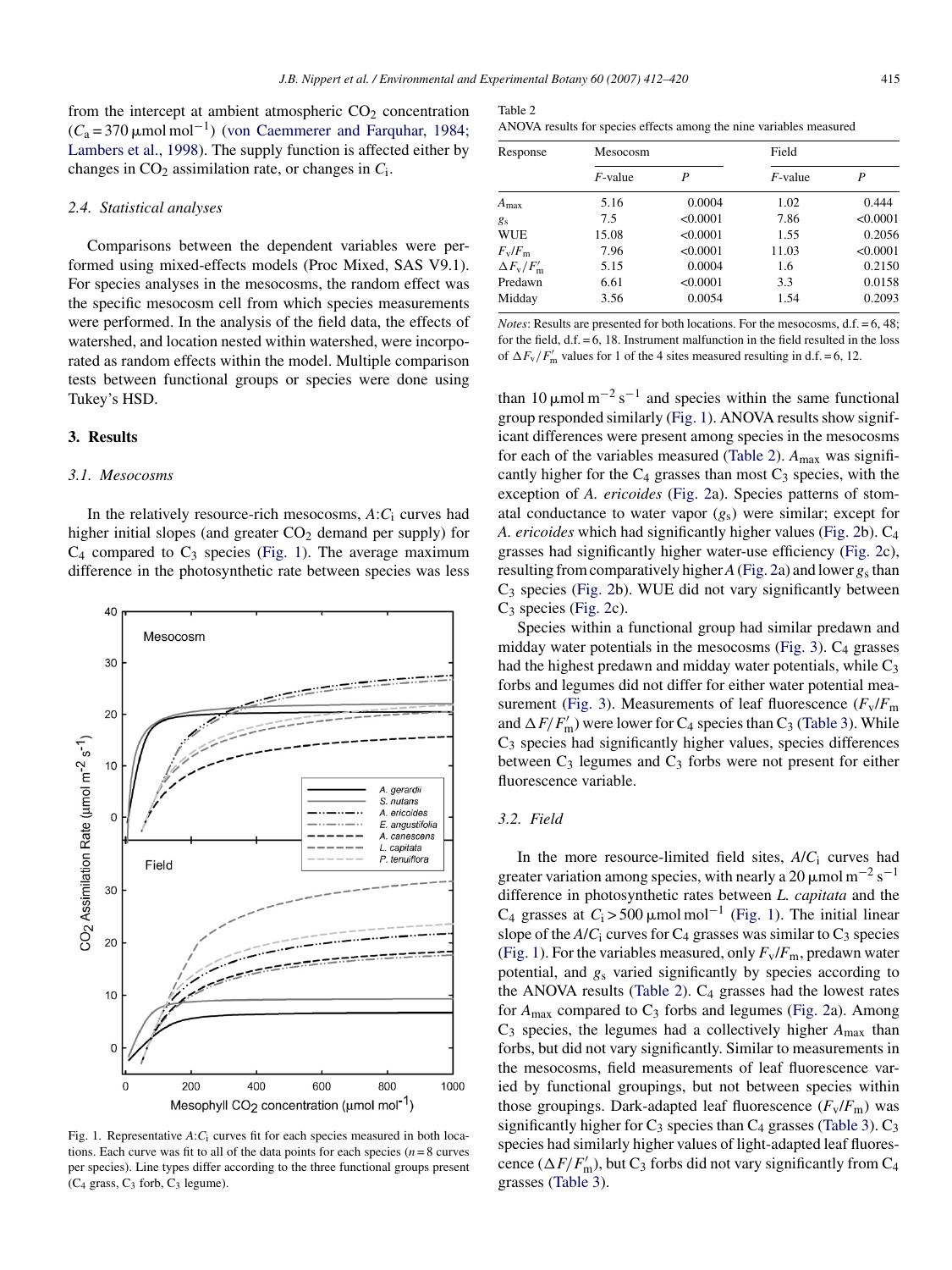<span id="page-4-0"></span>

Fig. 2. Mean species response (±1 S.E.) for (a) CO<sub>2</sub> assimilation rate (*A*<sub>max</sub>) at the ambient atmospheric CO<sub>2</sub> concentration (∼370 µmol mol<sup>-1</sup>), (b) stomatal conductance to water (*g<sub>s</sub>*) and (c) water-use efficiency (WUE). Species are arranged by their respective functional group for both the mesocosm and field locations. Points with varying letters indicate a significant difference (*P* < 0.05) using Tukey's HSD.

Water potential measurements in the field differed by functional type.  $C_4$  grasses had the lowest predawn, but highest midday leaf water potential [\(Fig. 3\).](#page-5-0) Conversely, C<sub>3</sub> legumes exhibited less than 0.2 MPa average change between predawn and midday measurements.  $C_3$  forbs had intermediate values and were not statistically different from either  $C_4$  grasses or  $C_3$ legumes [\(Fig. 3\).](#page-5-0) Both C4 grasses had similarly low *g*s, while C3 species varied widely irrespective of functional type (Fig. 2b). Averaged across forbs and legumes, C<sub>3</sub> species had  $g_s$  values twice that of the  $C_4$  grasses. Grass WUE was highest for the  $C_4$ grasses, with similar rates among  $C_3$  species (Fig. 2c).

## *3.3. A/Ci curves between locations*

For each of the species examined, *C*<sup>i</sup> either remained the same or increased when supply slopes were compared between mesocosms and the field [\(Table 4,](#page-5-0) [Fig. 4\).](#page-6-0) For the grass and forb species, decreases in the  $CO<sub>2</sub>$  assimilation rate reflect decreases in the demand for  $CO<sub>2</sub>$  ([Table 4,](#page-5-0) [Fig. 4\).](#page-6-0) For each of the non-legume forb and grass species, *A* was always higher in the mesocosms for a given *C*<sup>i</sup> when compared to the field [\(Fig. 4\)](#page-6-0). For the legumes, minor differences were evident in either supply or demand of CO2 at *C*<sup>a</sup> between locations, but *A*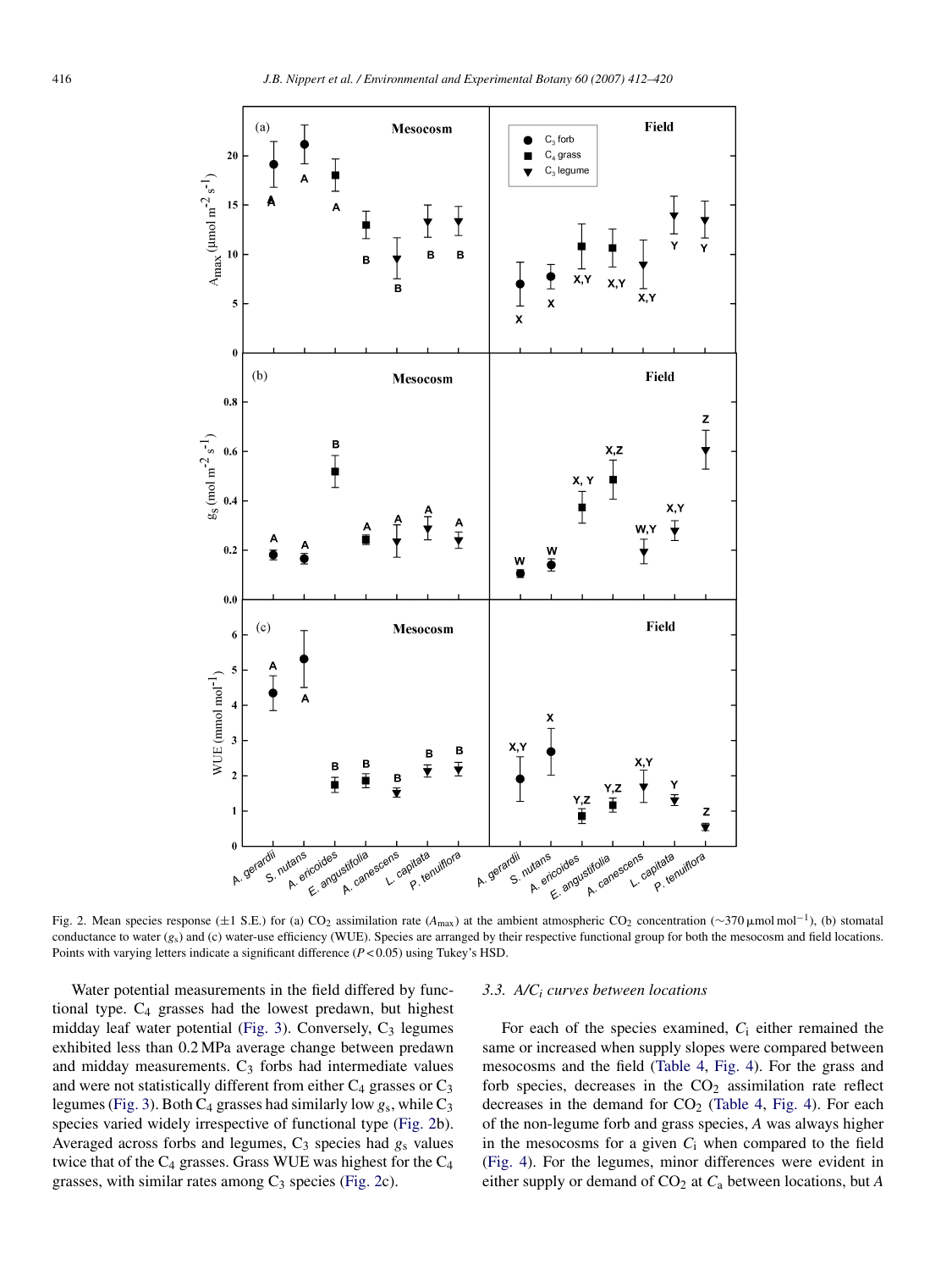<span id="page-5-0"></span>

Fig. 3. Mean functional group response  $(\pm 1 \text{ S.E.})$  for plant water potentials. Predawn and midday leaf water potentials are expressed for both the mesocosm and field locations. Within each measurement location, points with varying letters indicate a significant difference among functional groups (*P* < 0.05) using Tukey's HSD. Predawn values varied significantly  $(P<0.05)$  by functional group between measurement locations, but no difference between midday values occurred between locations.

varied between low and high *C*<sup>i</sup> (Table 4, [Fig. 4\).](#page-6-0) The legume species grown in mesocosms had a lower  $CO<sub>2</sub>$  compensation point  $(A = 0)$ . At high  $C_i$  values, mesocosm legumes had lower maximum photosynthetic rates compared to field legumes. At the terminal end of the supply slope (current atmospheric  $CO<sub>2</sub>$ concentration = 370  $\mu$ mol mol<sup>-1</sup>), no difference between supply and demand was evident by location for the legumes *A. canescens* and *L. capitata*, and the supply difference for *P. tenuflora* was minor [\(Fig. 4\).](#page-6-0)

# **4. Discussion**

In the fire-prone tallgrass prairie, the success (productivity and cover) of  $C_4$  grasses has been suggested to stem from alterations in post-fire resource availability [\(Knapp et al., 1998;](#page-8-0) [Knapp and Medina, 1999\).](#page-8-0) The higher resource capture and use efficiencies (water, N) of these grasses may facilitate success in an environment of high-light, high soil temperature, low available N, and periodic water stress. In this study, we find that when air temperatures are high and resources were relatively more plentiful in the mesocosms,  $C_4$  species had higher rates of photosynthesis and resource-use efficiency than  $C_3$  species. This result supports the premise that  $C_4$  dominance in this grassland is related to the capability of these species to capitalize on resources when they are abundant. However, when species were compared in the more resource-limited field sites, C4 species did not display a physiological advantage compared to  $C_3$  species. This result is contrary to the view that increased resource-efficiency of  $C_4$  grasses is advantageous when resource availability is low ([Knapp and Seastedt, 1986; Seastedt et al.,](#page-8-0) [1991; Ojima et al., 1994; Blair, 1997\)](#page-8-0) and air temperatures are high (under ambient mid-summer field conditions). Indeed, photosynthetic traits for  $C_3$  and  $C_4$  herbaceous species were

Table 3

Average values of dark  $(F_v/F_m)$  and light  $(\Delta F/F'_m)$  adapted fluorescence for both measurement locations

| Fluorescence variables | Group        | Mesocosm |       | Field              |       |
|------------------------|--------------|----------|-------|--------------------|-------|
|                        |              | Estimate | S.E.  | Estimate           | S.E.  |
| $F_{\rm v}/F_{\rm m}$  | $C_4$ grass  | 0.759a   | 0.006 | 0.747a             | 0.004 |
|                        | $C_3$ forb   | 0.814 b  | 0.007 | 0.801 b            | 0.004 |
|                        | $C_3$ legume | 0.801 b  | 0.007 | 0.804 <sub>b</sub> | 0.004 |
| $\Delta F/F_{\rm m}'$  | $C_4$ grass  | 0.438a   | 0.024 | 0.431a             | 0.112 |
|                        | $C_3$ forb   | 0.511 b  | 0.009 | $0.494$ a,b        | 0.111 |
|                        | $C_3$ legume | 0.514 b  | 0.018 | 0.503 b            | 0.111 |

*Notes*: Results are presented as average functional group response because species within each group had similar responses. Varying letters (a and b) following estimates indicate a significant difference between functional groups within locations (*P* < 0.05, Tukey's HSD). Functional groups did not vary significantly between the mesocosm and field locations.

Table 4

Species-specific changes in supply slope for measurement locations

| Group        | <b>Species</b>  | Slope of supply function |        |       |        | Change between locations |       |  |
|--------------|-----------------|--------------------------|--------|-------|--------|--------------------------|-------|--|
|              |                 | Mesocosm                 | (S.E.) | Field | (S.E.) | A                        | $C_i$ |  |
| $C_4$ grass  | A. gerardii     | 0.104                    | (0.01) | 0.033 | (0.01) | $+14.820$                | $-53$ |  |
|              | S. nutans       | 0.090                    | (0.01) | 0.055 | (0.01) | $+12.945$                | $-84$ |  |
| $C_3$ forbs  | A. ericoides    | 0.167                    | (0.02) | 0.114 | (0.02) | $+7.228$                 | $-19$ |  |
|              | E. angustifolia | 0.099                    | (0.01) | 0.133 | (0.02) | $+2.339$                 | $-52$ |  |
| $C_3$ legume | A. canescens    | 0.086                    | (0.02) | 0.073 | (0.02) | $+0.621$                 | $+2$  |  |
|              | L. capitata     | 0.106                    | (0.01) | 0.112 | (0.02) | $-0.629$                 | $-2$  |  |
|              | P. tenuiflora   | 0.010                    | (0.01) | 0.154 | (0.02) | $-0.949$                 | $-45$ |  |

*Notes*: Values for supply function slopes correspond to relationships depicted in [Fig. 4. C](#page-6-0)hanges in photosynthetic rate (*A*) and mesophyll CO<sub>2</sub> concentration (*C*<sub>i</sub>) between locations are reported and correspond to end member values of the supply slopes in [Fig. 4. V](#page-6-0)alues are given as increased (+) or decreased (−) changes when comparing the low (field) to high (mesocosms) locations of resource availability.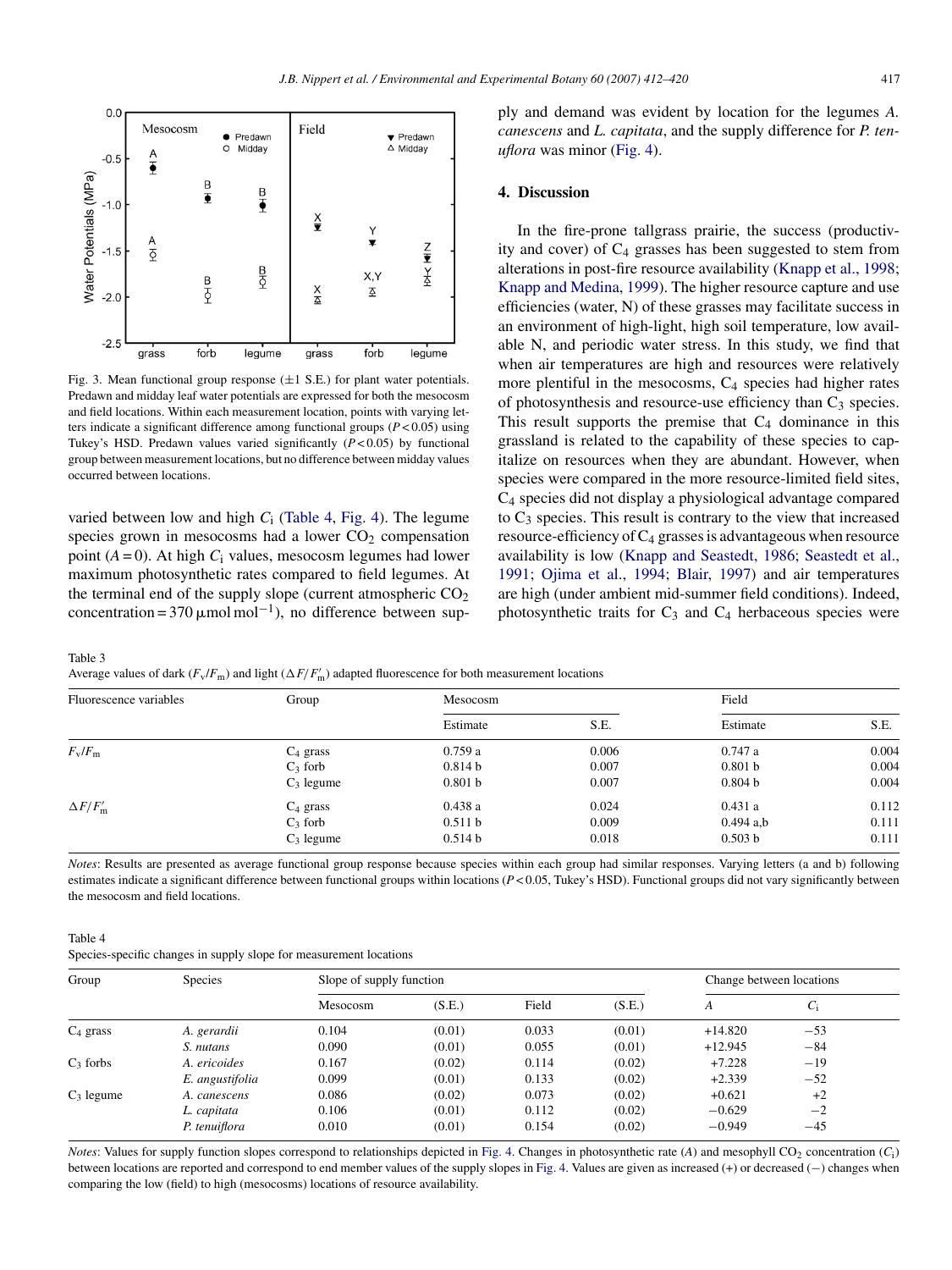<span id="page-6-0"></span>

Fig. 4. Representative *A*:*C*<sub>i</sub> fit for each species separately. A significant ( $P = 0.0072$ , nDF = 6 dDF = 89) species × location relationship exists for the supply function. Each panel illustrates the CO<sub>2</sub> supply function from  $C_a$  (370  $\mu$ mol mol<sup>-1</sup>) to the particular  $C_i$  associated with that measurement. Species are displayed separately with the solid line expressing the supply function for the mesocosm, and the dashed line for the field.

quite similar when measured in the field. Marked decreases in photosynthesis in the field in the more shallow-rooted  $C_4$ grasses could be due to greater water stress or the availability of soil N. Measurements of stomatal conductance were more variable in the field compared to the mesocosms and predawn water potentials were lower (Figs. [2b](#page-4-0) and [3\).](#page-5-0) Only leguminous species maintained consistent physiological attributes between the contrasting resource environments.

Leguminous species may be best suited to avoid resource deficiencies in the field. In support of this hypothesis, [Reich et](#page-8-0) [al. \(2003\)](#page-8-0) reported that legumes allocated a greater proportion of biomass belowground to roots than both forbs and grasses when multiple grassland species were compared. Legumes have also been shown to be nonresponsive to fertilization ([Lauenroth](#page-8-0) [and Dodd, 1979; Reich et al., 2003\),](#page-8-0) and therefore may not exhibit episodic responses to seasonal changes in resource availability similar to other co-occurring species. [Towne and Knapp](#page-8-0) [\(1996\)](#page-8-0) reported increased abundance of legumes in annually burned watersheds of KPBS relative to unburned prairie. Their results suggest that legumes maybe better adapted than other forb species to tolerate the effects of fire ([Towne and Knapp,](#page-8-0) [1996\) a](#page-8-0)nd persist through periodic depressions in resource availability. Our results support these previous relationships between legumes and resource availability. Both  $C_4$  grasses and  $C_3$  forbs showed pronounced photosynthetic decreases when measured in the mesocosms versus field, yet legumes remained unchanged (Figs. [1,](#page-3-0) [2a,](#page-4-0) and 4).

Measurements of chlorophyll fluorescence followed expected patterns for their respective functional groups. Patterns in chlorophyll fluorescence parameters  $F_v/F_m$  and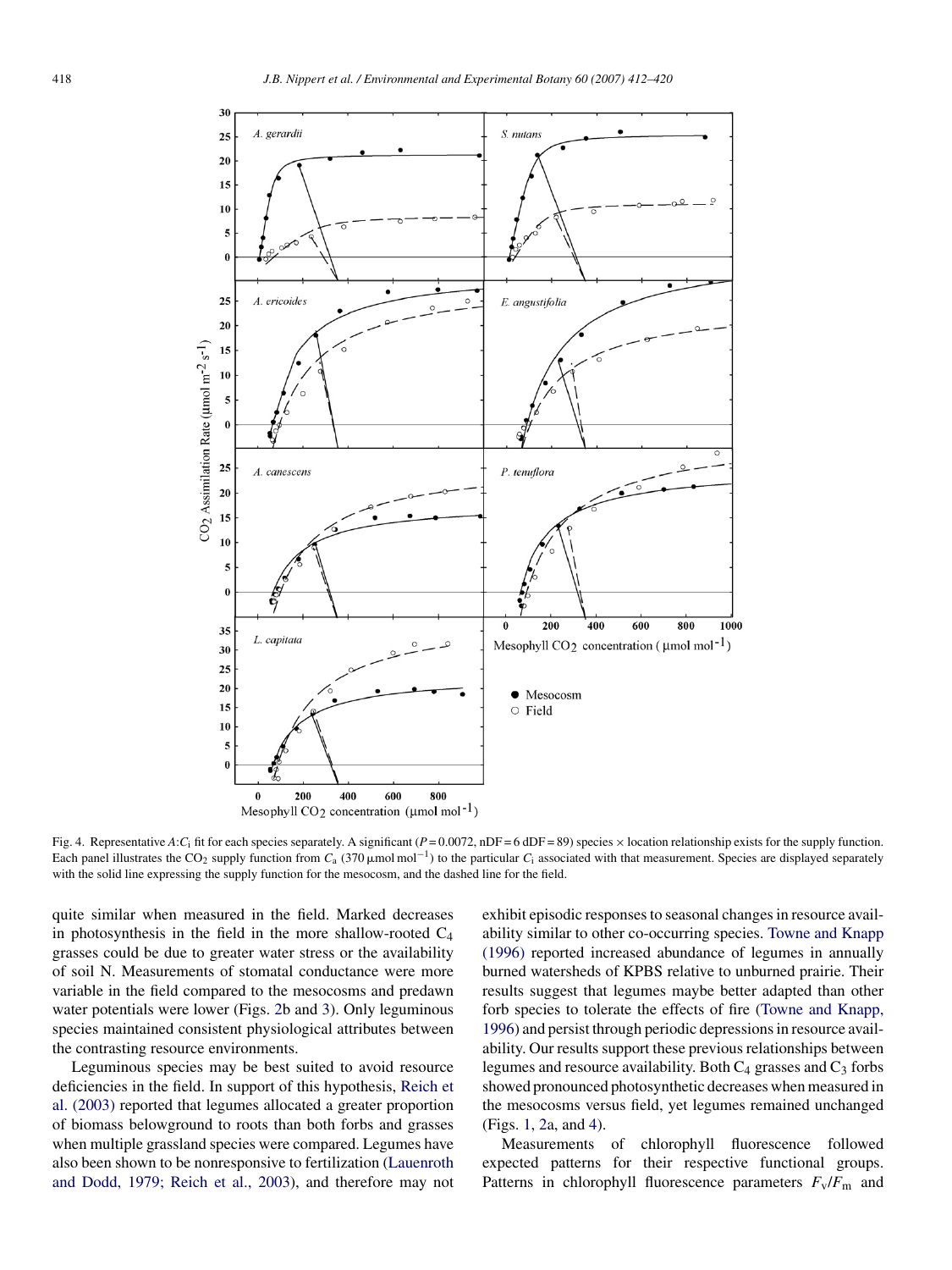<span id="page-7-0"></span> $\Delta F/F'_{\rm m}$  were similar within the field and mesocosms with both C3 functional groups having slightly higher average values than the grasses [\(Table 3\).](#page-5-0)  $F_v/F_m$  and  $\Delta F/F'_m$  are generally higher in  $C_3$  species due to lower energy requirements per  $CO_2$  fixed (Pearcy and Ehleringer, 1984; Lambers et al., 1998; Pfündel, [1998\).](#page-8-0) The lack of a noticeable decline in  $F_v/F_m$  or  $\Delta F/F'_m$ suggests that the interaction of high air temperature with soil N and water availability was insufficient to induce photoinhibition or reduce the rate of electron transport in either measurement location.

The largest reduction in*A*max between measurement locations was found in C<sub>4</sub> grass species [\(Fig. 2a\)](#page-4-0). This reduction in photosynthetic rate in the  $C_4$  grasses occurred despite similar rates of stomatal conductance in the mesocosms and field ([Fig. 2b\)](#page-4-0). This suggests that the demand of  $CO<sub>2</sub>$  for grass species was lower in the field. The measurements of  $CO<sub>2</sub>$  supply functions support this observation [\(Fig. 4,](#page-6-0) [Table 4\).](#page-5-0) For each of the grass and forb species measured, reductions in the photosynthetic rate ([Table 4\)](#page-5-0) did not correspond with reductions in *C*<sup>i</sup> or *g*s.

Reductions in the rate of *A* have been attributed to downregulation and while the exact mechanisms of this process remain unknown, drought, high-light, and high temperature are likely contributing factors [\(Lambers et al., 1998\).](#page-8-0) Downregulation following drought among  $C_4$  grass species in the tallgrass prairie has been reported previously ([Heckathorn et al.,](#page-8-0) [1997\).](#page-8-0) These authors reported a linear decrease in photosynthetic rate in response to decreases in leaf N content associated with the major photosynthetic enzymes (Rubisco, PEP-C, PPDK) ([Heckathorn et al., 1997\).](#page-8-0) Similar to their results, we found significant reductions in  $A$  for a given  $C_i$  when species between locations were compared ([Table 4\).](#page-5-0) This may occur from protective down-regulation of the photosynthetic enzymes among non-leguminous species without concurrent changes in the light harvesting mechanisms within the chloroplast [\(Table 3\)](#page-5-0) optimizing the use of the two-limiting substrates  $(CO<sub>2</sub>, RuBP)$  at the ambient*C*<sup>a</sup> [\(von Caemmerer and Farquhar, 1984\).](#page-8-0) Therefore, for species growing within the upland tallgrass prairies, the combination of frequent drought-stress and fire-induced reductions in available soil N may result in greater decreases in photosynthesis from reduced leaf N, rather than the direct effects of fire or drought alone. The data reported here suggest these resource deficiencies affect  $C_4$  grasses and non-leguminous  $C_3$ forb species similarly [\(Fig. 4\).](#page-6-0)

Previous studies on KPBS have explored the relationship between leaf-level physiology and C<sub>4</sub> species dominance. [Turner et al. \(1995\)](#page-8-0) reported similar photosynthetic rates in mid-summer between the dominant  $C_4$  grasses and other  $C_3$ forbs despite the lower tissue N concentration and much higher water-use efficiencies for the grasses. In an experiment relating the photosynthetic rates of 27 species to relative abundance, [McAllister et al. \(1998\),](#page-8-0) found significantly higher photosynthetic rates for  $C_4$  grasses compared to  $C_3$  plants on sites where C4 species were most abundant. In general, our results support facets of both studies. In the mesocosms, photosynthetic rates and WUE by the  $C_4$  species were higher ([Fig. 2a](#page-4-0) and c) suggesting a potential mechanism for  $C_4$  dominance: greater competitive ability and growth when resources are available.

However, photosynthetic parameters were similar between all species when resources were more limiting (field). The lack of a difference between the  $C_3$  and  $C_4$  species in the field, despite a lower N use efficiency by  $C_3$  forbs, suggests  $C_3$  species may have greater uptake of N when available, or a greater ability to retranslocate N to storage organs following pulses in availability or the onset of water stress [\(Jaramillo and Detling, 1992;](#page-8-0) [Heckathorn and DeLucia, 1994, 1996\).](#page-8-0)

The lack of physiological differences between  $C_3$  and  $C_4$ species in the field site may reflect the importance of the seasonal patterns of resource availability in this ecosystem. We specifically chose mid-July for our comparisons as resource availability would be reduced and temperatures would be high, conditions that should highlight the higher use efficiencies of  $C_4$  photosynthesis. Previous work at this site has shown the maximum photosynthetic rate of the  $C_4$  grasses occurs early in the growing season when resource availability is also highest, but photosynthetic rates can be quite low for  $C_4$  grasses during mid-July ([Knapp, 1985, 1993\).](#page-8-0) In this grassland, water and available soil N are also highest during April–June and then decline during the remainder of the growing season (July–September). Thus, these results suggest that the greatest advantage of  $C_4$  photosynthesis may not arise from higher use efficiencies when resources are low, but by maximizing growth when resources are high ([Briggs and Knapp, 2001\).](#page-8-0) The greater use efficiencies of  $C_4$ species would allow them to remain active over a longer period of the growing season, facilitating increases in activity during pulses of resource availability late in the season when  $C_3$  species may have senesced. We conclude that although higher resourceuse efficiencies of species with the  $C_4$  photosynthetic pathway have previously been posited as keys to  $C_4$  grass dominance, especially in the water and N-limited annually burned prairie ([Knapp, 1985; Knapp and Seastedt, 1986; Seastedt et al., 1991;](#page-8-0) [Ojima et al., 1994; Blair, 1997\),](#page-8-0) C4 dominance may result more from greater acquisition of resources when they are plentiful, and less on the higher use efficiencies of the  $C_4$  photosynthetic pathway when resources are limiting. Therefore, in an ecosystem with multiple limiting resources,  $C_4$  grass dominance may depend on the ability to maximize resource capture when available, to grow rapidly, and to persist through periods of resource limitations that may rapidly change within and among years.

## **Acknowledgements**

We thank Chris Harper and Juan de Dios Miranda Lopez-Marin for field assistance and John Blair, Gene Kelly, Mike Ryan, Armen Kemanian, and Tom Hobbs for thoughtful discussions. We received financial and technical support from the NSF Long Term Ecological Research Program, the Division of Biology at Kansas State University, the Department of Biology at Colorado State University, and the Nature Conservancy.

#### **References**

Bernacchi, C.J., Singsaas, E.L., Pimentel, C., Portis Jr., A.R., Long, S.P., 2001. Improved temperature response functions for models of Rubisco-limited photosynthesis. Plant Cell Environ. 24, 253–260.